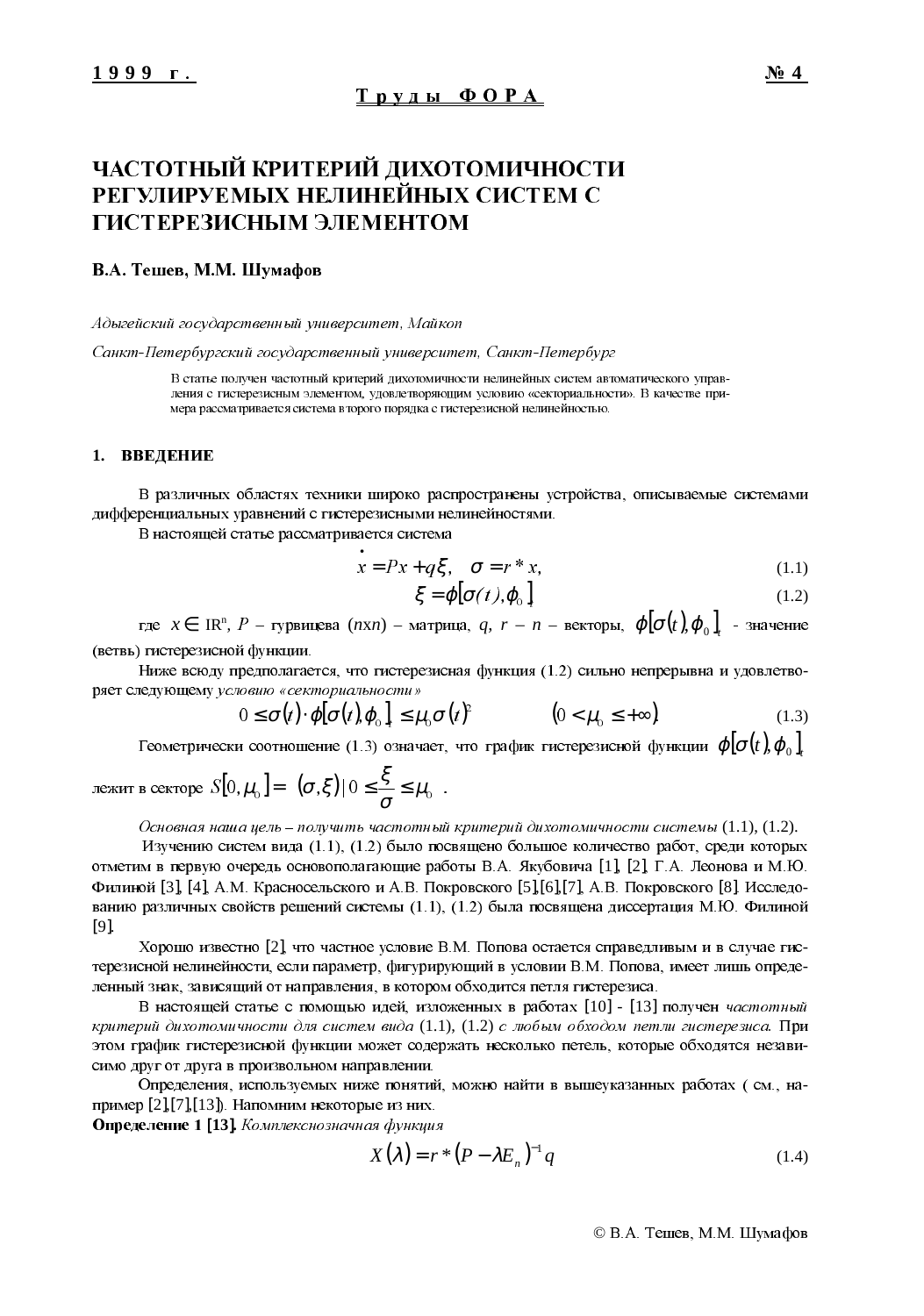где  $\lambda$  — комплексная переменная,  $E_n$  — единичная матрица, называется передаточной функцией линейной части системы (1.1),(1.2) от входа $\xi$  к выходу  $(-\sigma)$ .

### Определение 2 [13]. Функция

$$
X(i\omega) = r * (P - i\omega E_n)^{-1} q \tag{1.5}
$$

где  $\omega \in (-\infty, +\infty)$ — вещественная переменная,  $i = \sqrt{-1}$ , называется частотной характеристикой линейной части системы (1.1), (1.2).

Естественно, что в (1.4) и (1.5) значения переменных  $\lambda$  и *i* $\omega$  не должны совпадать с собственными значениями матрицы P. На остальной части плоскости комплексной переменной  $\lambda$  функция  $X(\lambda)$  является аналитической и может быть восстановлена по значениям частотной характеристики  $X(i\omega)$ .

**Оппелеление 3 [13],** Передаточная функция  $X(\lambda)$  называется невырожденной, если её невозможно представить в виде отношения многочленов со степенью знаменателя меньше n.

**Определение 4 [13].** Стационарным множеством системы  $(1.1)$ ,  $(1.2)$  называется множество  $\Lambda = \{ (x_0, \xi_0) : Px_0 + q\xi_0 = 0, \phi[c*x_0, \xi_0] \equiv \xi_0 \}.$ 

**Определение 5 [13].** Система (1.1), (1.2) называется дихотомичной, если любое ограниченное при  $t > t_0$ ,  $t_0 \in R$ , решение стремится при  $t \rightarrow +\infty$  к стационарному множеству.

Таким образом, для дихотомичной системы справедлива альтернатива : любое решение либо не ограничено при  $t > t_0$ , либо стремится при  $t \rightarrow +\infty$  к стационарному множеству. Отметим, что дихотомия является более слабым свойством, чем устойчивость, поскольку не предполагает отсутствия неограниченных решений. Однако, что весьма важно для приложений, дихотомичная система (как это видно из определения) не может иметь автоколебаний.

**Определение 6 [2].** Говорят, что гистерезисная функция  $\varphi[\sigma,\varphi_0]$ , обладает свойством предельной непрерывности, если из соотношений  $\sigma(t) \to \sigma_*$ ,  $\varphi[\sigma, \varphi_0]$ ,  $\to \varphi_*$  при  $t \to +\infty$  следует, что  $\varphi_* \in E[\sigma_*]$  и  $\varphi[\sigma_*,\varphi_*] \equiv \varphi_*$ . (Здесь  $E[\sigma_*]$  означает некоторое подмножество из  $R^1$  отвечающее числу  $\sigma$ »).

#### 2. ФОРМУЛИРОВКА РЕЗУЛЬТАТА

Сформулируем теперь основной результат.

**Теорема.** Пусть в системе (1.1), (1.2) P – гурвицева матрица, передаточная функция  $X(\lambda)$  невырождена, а гистерезисная функция  $\varphi[\sigma,\varphi_0]$ , удовлетворяет соотношению (1.3), ограничена и обладает свойством предельной непрерывности.

Далее, предположим, что выполнены следующие условия:

1) существуют числа  $\delta > 0$ ,  $\varepsilon > 0$ ,  $\tau \geq 0$  и  $\theta$  такие, что справедливо неравенство

$$
\frac{\tau}{\mu_0} + Re(\tau + \theta i\omega)\chi(\omega) \ge (\delta + \varepsilon\omega^2)\chi(\omega)^2, \quad \forall \omega \ge 0; \tag{2.1}
$$

2) существует непрерывная функция  $F(\sigma)$  и число  $v$ , для которых

$$
\left|\varphi[\sigma(t),\varphi_0]\right|_t - F(\sigma(t)) \leq v \cdot |\sigma(t)|;
$$
\n(2.2)

3)  $4\delta \varepsilon > (\theta v)^2$ .

.<br>Тогда система (1.1), (1.2) дихотомична.

Приведем пример, иллюстрирующий сформулированную выше теорему.

Пример [2]. Рассмотрим систему 2-го порядка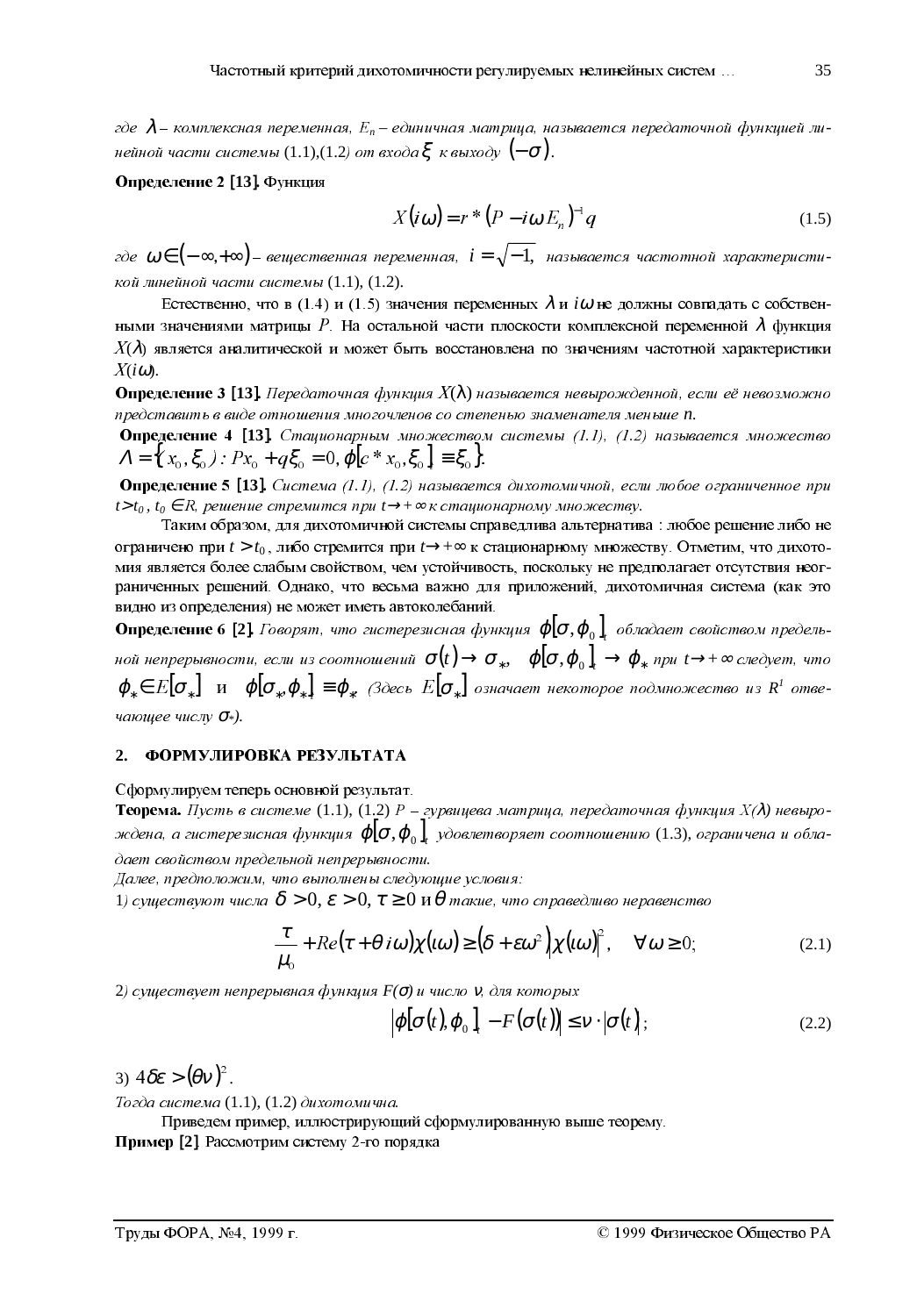$$
\begin{cases}\n\dot{x} = -\beta x - y, \\
\alpha y = x - \xi, \quad \xi = \varphi[y, \varphi_0]_t\n\end{cases}
$$
\n(2.3)

где  $\alpha$  > 0,  $\beta$  > 0 - константы.

Передаточная функция  $X(\lambda)$  имеет вид  $X(\lambda) = \frac{\lambda + \beta}{\alpha \lambda^2 + \alpha \beta^2 + 1}$ . Учитывая, что  $\left|X(i\omega)\right|^2 = \frac{\beta^2 + \omega^2 \left[(1-\alpha\omega^2) - \alpha\beta^2\right]^2}{\left[(1-\alpha\omega^2) + \alpha^2\beta^2\omega^2\right]^2}$ , частотное условие (2.1) принимает вид  $\frac{\tau}{\mu_{\text{o}}} + \frac{\tau \beta + \mathcal{Q}(\alpha \beta^2 - 1)\omega^2 + \alpha \mathcal{Q} \omega^4}{\left(1 - \alpha \omega^2\right)^2 + \alpha^2 \beta^2 \omega^2} \geq \left(\delta + \varepsilon \omega^2\right) \frac{\left[\beta\left(1 - \alpha \omega^2\right) + \alpha \beta \omega^2\right]^2 + \left[\omega\left(1 - \alpha \omega^2\right) - \alpha \beta^2 \omega\right]^2}{\left[\left(1 - \alpha \omega^2\right)^2 + \alpha^2 \beta^2 \omega^2\right]^2}$  $(2.4)$ 

Обозначая  $\omega^2 = \eta$  и полагая в (2.4)  $\tau = 1$ ,  $\varepsilon = 1$ ,  $\delta = \frac{1}{\beta}$  после элементарных вкладок приходим к условию  $A_4 \eta^4 + A_3 \eta^3 + A_2 \eta^2 + A_1 \eta + A_0 \ge 0$ , ∀  $\eta \ge 0$ , где  $A_0 = \frac{1}{\mu_0}$ ;  $A_1 = \alpha \left( \frac{2}{\mu_0} + \beta \right) \left( \alpha \beta^2 - 2 \right) + \left( \alpha \beta^2 - 1 \right) Q - \frac{1}{\beta} \left[ \alpha \beta^2 \left( \alpha \beta^2 - 2 \right) + 1 \right] - \beta^2;$  $A_2 = \left(\frac{6}{\mu} + \beta\right)\alpha^2 + \frac{\alpha^3\beta^2}{\mu}(\alpha\beta^2 - 4) + \alpha\left[1 + (\alpha\beta^2 - 1)(\alpha\beta^2 - 2)\right]\beta - \left[1 + \alpha\beta^2(\alpha\beta^2 - 2) - \frac{2\alpha}{\beta}(\alpha\beta^2 - 1)\right]$  $A_3=\frac{2}{\mu}\alpha^3(\alpha\beta^2-2)+\alpha^2(2\alpha\beta^2-3)Q-2\alpha(\alpha\beta^2-1)-\frac{\alpha^2}{\beta};$  $A_4 = \frac{1}{\mu} \alpha^4 + \alpha^3 Q - \alpha^2.$ 

Коэффициенты  $A_0$ ,  $A_1$ ,  $A_2$ ,  $A_3$  и  $A_4$  неотрицательны при достаточно большом  $Q > 0$  если

$$
\begin{cases}\n2\alpha\beta^2 - 3 > 0, \\
(\alpha\beta^2 - 1)(\alpha\beta^2 - 2) + 1 > 0, \quad \text{if } \alpha\beta^2 > \frac{3}{2} \\
\alpha\beta^2 - 1 > 0,\n\end{cases}
$$

В качестве функции  $F(\sigma)$  можно взять любую непрерывную функцию, график которой вне петель совпадает с графиком гистерезисной функции  $\varphi[\sigma,\varphi_0]_t$ , а внутри петель – например, с нижней кривой петли.

Таким образом, с учетом условия 3) теоремы получаем следующий результат для системы (2.3).

**Утверждение.** Если выполнены условия  $\alpha\beta^2 > 3/2$ ,  $0 < v < \frac{2}{O \cdot \sqrt{\beta}}$ , то система (2.3) дихото-

мична в классе всех ограниченных и сильно непрерывных гистерезисных нелинейностей, удовлетворяющих условию «секториальности» (1.3).

#### ДОКАЗАТЕЛЬСТВО ТЕОРЕМЫ  $3.$

Рассмотрим функцию

Труды ФОРА, №4, 1999 г.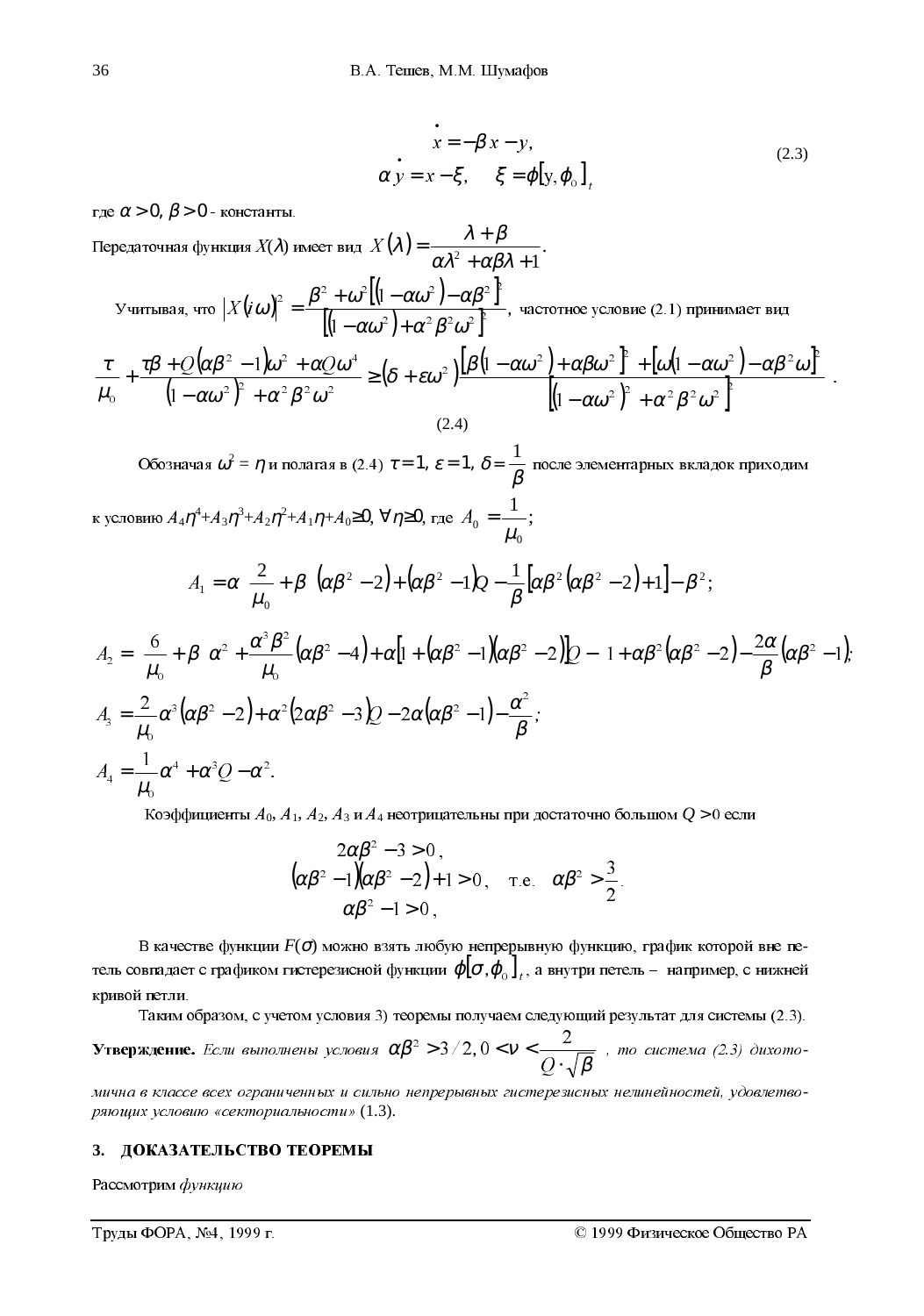$$
V(x) = x * Hx + Q \int_{0}^{\sigma} F(\eta) d\eta, \quad \sigma = r * x,
$$
\n(3.1)

где  $Q$  – некоторый параметр.

1. Постараемся подобрать матрицу  $H = H^*$  и число  $Q$  так, чтобы было выполнено неравенство  $V$  < 0. Дифференцируя (3.1) в силу систем (1.1), (1.2) получаем

$$
\dot{V} = 2x * H(Px + q\xi) + QF(\sigma)\dot{\sigma} = F(x,\xi) - \delta\sigma^2 - \varepsilon\dot{\sigma}^2 - Q[\xi - F]\dot{\sigma} - \tau\xi\left(\sigma - \frac{\xi}{\mu_0}\right)
$$
(3.2)  
\n
$$
\text{rge } F(x,\xi) = 2x * H(Px + q\xi) + x * (\varepsilon P * rr * P + \delta rr * )x +
$$
\n
$$
+ 2x * \left(\varepsilon P * rr * q + \frac{Q}{2}Pr + \frac{\tau}{2}Er\right)\xi + \left(\varepsilon (r * q)^2 + Qr * q - \frac{\tau}{\mu_0}\right)\xi^2.
$$

Здесь  $E$  – единичная (*nxn*) матрица.

В силу частотного условия (2.1) по лемме Якубовича-Калмана [13] существует симметричная, положительно-определенная матрица  $H$  такая, что будет выполнено неравенство

$$
F(x,\xi) < 0 \quad \forall x \in R^n, \quad \forall \xi \in R^1 \quad \big(x \neq 0, \xi \neq 0\big).
$$

Так как по условию  $P - r$ урвицева и  $P^* r r^* P + \delta r r^* \ge 0$ , то из той же леммы Якубовича-Калмана следует, что  $H > 0$  (т.е.  $x^*Hx^* > 0$ ).

Используя (1.2) и (2.2), получим из (3.2) оцениу 
$$
V \le F(x,\xi) - h(\sigma,\sigma)
$$
, где  
\n
$$
h(\sigma,\sigma) = \delta\sigma^2 + \varepsilon\sigma - |\theta|v|\sigma|\sigma|.
$$
В силу условия 3) доказъваемой теорены  
\n
$$
h(\sigma,\sigma) > 0 \quad \forall (\sigma,\sigma) \neq (0,0).
$$

Поэтому

$$
V \le F(x,\xi) < 0 \quad \forall x \ne 0, \forall \xi \ne 0. \tag{3.3}
$$

2. Покажем *ограниченность снизу функции*  $V(t) \equiv V(x(t))$ , где  $(x(t), \xi(t))$ - произвольное решение системы $(1.1)$ ,  $(1.2)$ . Имеем

$$
V(t) = x(t)^* Hx(t) + Q \int_0^{\sigma(t)} F(\eta) d\eta \ge \lambda_{\min}(H) \cdot |x(t)|^2 + QF(\eta_*) \sigma(t), \tag{3.4}
$$

где  $\lambda_{\min}(H)$  – наименьшее собственное значение матрицы  $H$ ,  $\eta_{*}$  – некоторое значение между нулем и  $\sigma(t)$ : 0<  $\eta$  <  $\sigma(t)$ .

Из ограниченности гистерезисной функции  $\varphi[\sigma,\varphi_0]$ , и гурвицевости матрицы Р следует [14], что любое решение  $x(t)$  системы  $(1.1)$ ,  $(1.2)$  ограничено.

Учитывая последнее обстоятельство, из (3.4) выводим оценку

$$
V(t) > C, \quad \forall t \ge t_0,\tag{3.5}
$$

где  $t_0$ ,  $C$  – некоторые числа.

3. Покажем, что  $|x(t)| \in L_2(0, +\infty)$ ,  $|\xi| \in L_2(0, +\infty)$ .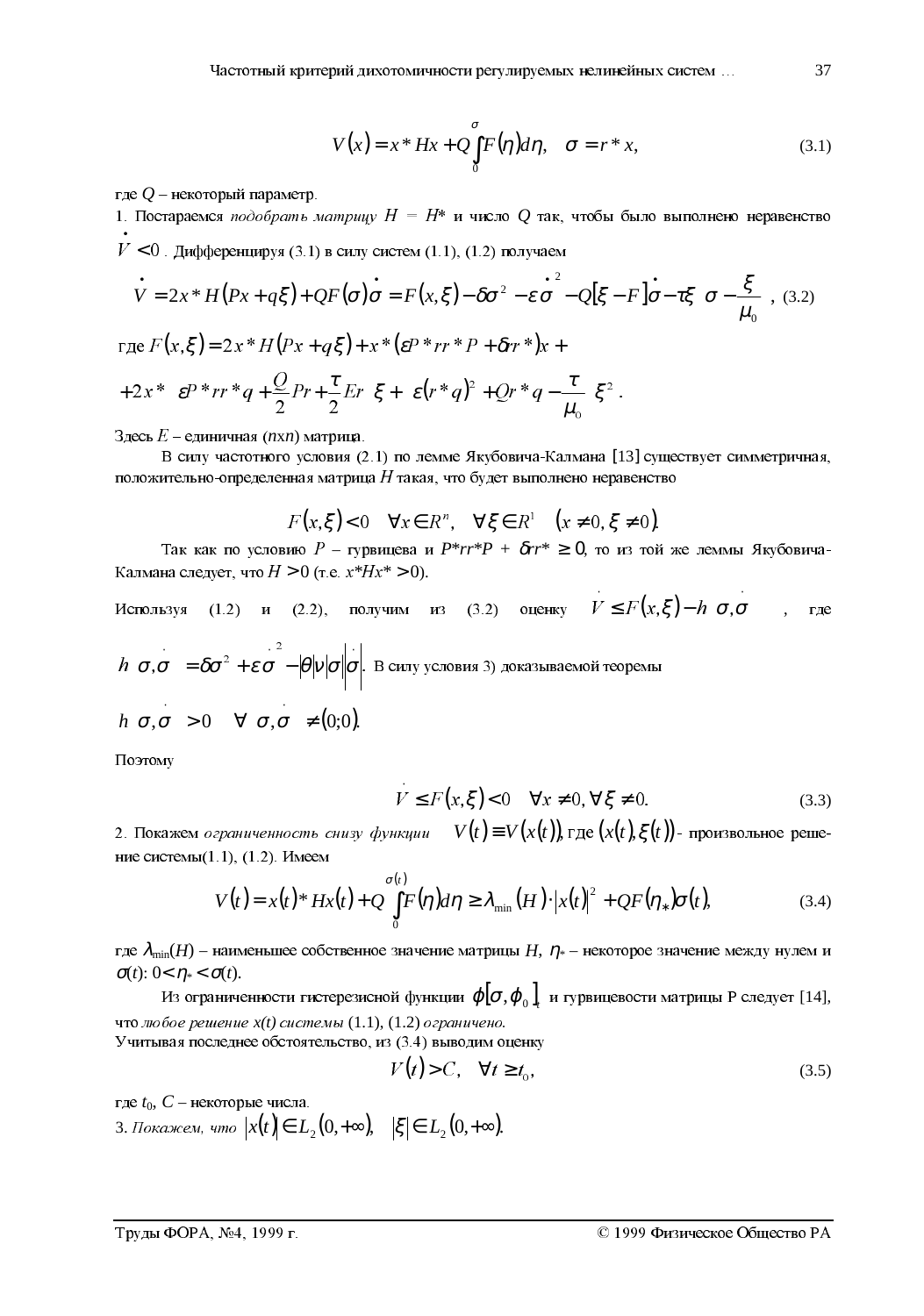Из неравенств (3.3) и (3.5) следует существование  $\lim_{t \to +\infty} V(t) = V_{\infty}$ . Последнее соотношение оз-

начает, что сходится интеграл  $\int_{-\infty}^{\infty}(-V)dt$ .

Так как  $F(x,\xi)$  отрицательно определенная форма, то

$$
-\vec{V} > -F(x,\xi) \, k \left( |x|^2 + \xi^2 \right) \tag{3.6}
$$

лля которого  $k > 0$ .

C yHeron foro, 4.7° 
$$
\int_{0}^{+\infty} \left(-\frac{t}{t}\right) dt < +\infty, \text{ is } (3.6) \text{ and}
$$

$$
\int_{0}^{+\infty} \xi(t)^2 dt < +\infty, \quad \int_{0}^{+\infty} |x(t)|^2 dt < +\infty.
$$
 (3.7)

4. Теперь для любого решения x(t) установим предельное соотношение  $\lim_{t\to+\infty} x(t) = 0$ .

Обозначим  $|x(t)|^2 = \eta(t)$ . Получаем  $\eta(t) = 2x(t) * x(t)$ . Из (1.1), (1.2) с учетом того, что x(t) и  $\phi[\sigma, \varphi_0]$ , ограничены, имеем  $\left|x(t)\right| \leq ||P|| \cdot x(t) + |q| \cdot |\varphi[\sigma, \varphi_0]| \leq C_1$ , где  $C_1 > 0$  – некоторая кон-

станта. Из ограниченности  $x(t)$  и  $\dot{x}(t)$  следует ограниченность  $\dot{\eta}(t)$ :  $|\dot{\overline{\eta}}(t)| = 2 |x(t)^* \cdot \dot{x}(t)| \le C_2, \quad (C_2 > 0 - \text{koncta}$ нта).

Учитывая последнюю оценку, находим, что наряду со сходимостью второго интеграла из (3.7) сходится интеграл

$$
\int_{0}^{\infty} \eta(t) \cdot \dot{\eta}(t) \tag{3.8}
$$

Поскольку  $\int_{0}^{\infty} \eta(t) \cdot \dot{\eta}(t) = \frac{1}{2} [\eta(t)^{2} - \eta(0)^{2}]$ , то из сходимости интеграла (3.8) следует сущест-

вование предела  $\lim_{h \to 0} \eta(t) = \eta_{\infty} < +\infty$ .

Отсюда и из того, что  $x(t) \in L_2(0,+\infty)$  (см.(3.7)) имеем  $\eta_{\infty} = 0$ , т.е.  $x(t) \to 0$  ( $t \to +\infty$ ). 5. Остается показать, что  $(x = 0, \xi = 0)$  – *стационарное решение системы* (1.1), (1.2).

Это следует из свойства предельной непрерывности функции  $\varphi[\sigma,\varphi_0]$ . Действительно, из  $x(t) \to 0$   $(t \to +\infty)$  следует, что  $\sigma(t) \to 0$   $(t \to +\infty)$ , а отсюда  $\exists \lim \varphi[\sigma(t), \varphi_0]_t = \varphi_\infty$ , причем  $\varphi_\infty = 0$ , так как  $\varphi[\sigma(t), \varphi_0]_t = \xi(t) \in L_2(0, +\infty)$  (см.(3.7)).

предельной непрерывности функции  $\boldsymbol{\varphi}[\boldsymbol{\sigma}(t),\boldsymbol{\varphi}_{\text{o}}]$ , имеем Воспользовавшись свойством  $\varphi[0,\varphi_{\infty}] \equiv \varphi_{\infty} \Leftrightarrow \varphi[0,0] \equiv 0.$ 

Таким образом,  $(x=0, \xi=0)$  является стационарной точкой системы (1.1), (1.2).

Итак, мы показали, что любое решение  $(x(t), \xi(t))$  системы (1.1), (1.2) ограничено и стремится к стационарной точке (x=0,  $\xi$ =0). А это означает, что система (1.1), (1.2) дихотомична. Теорема полностью доказана.